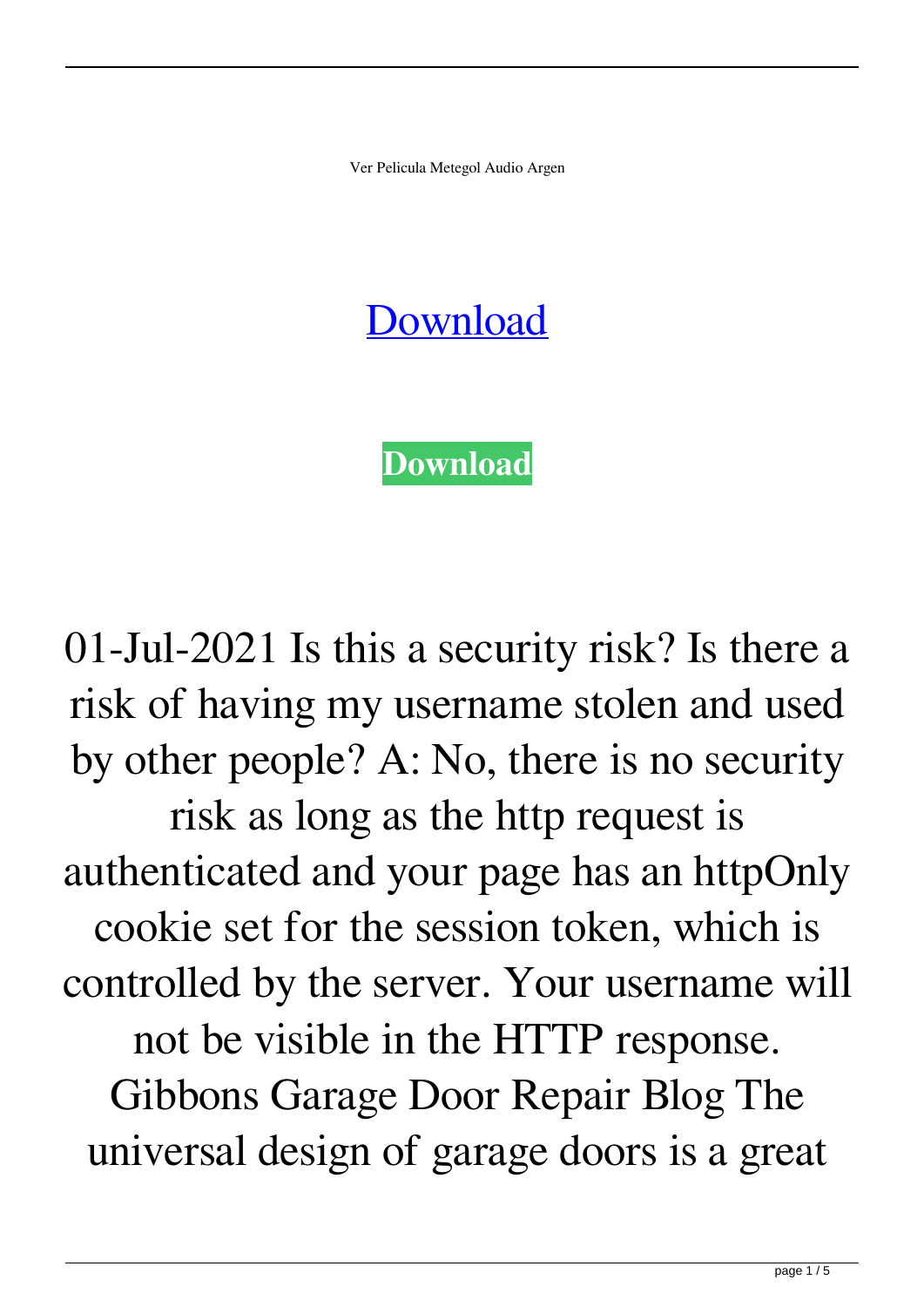thing. This is because you can find a garage door that is fully operable with any kind of mechanism. This is the reason why garage door is making more and more people come for the services in this area. And if you are already using a garage door, and one time it won't open, you are worried about the result, you can find online services, which give you quick solutions to your problem. Here are some of the great benefits of using garage door repair services: Energy-saving. Garage door is big, heavy and is used at the times when you are running out of home. If you are not careful about these things, you will be spending a lot of money for the cooling and heating of your home. You can use the

garage door to keep the cold away from your house and save your budget as well. If you install this gate in your garage, you will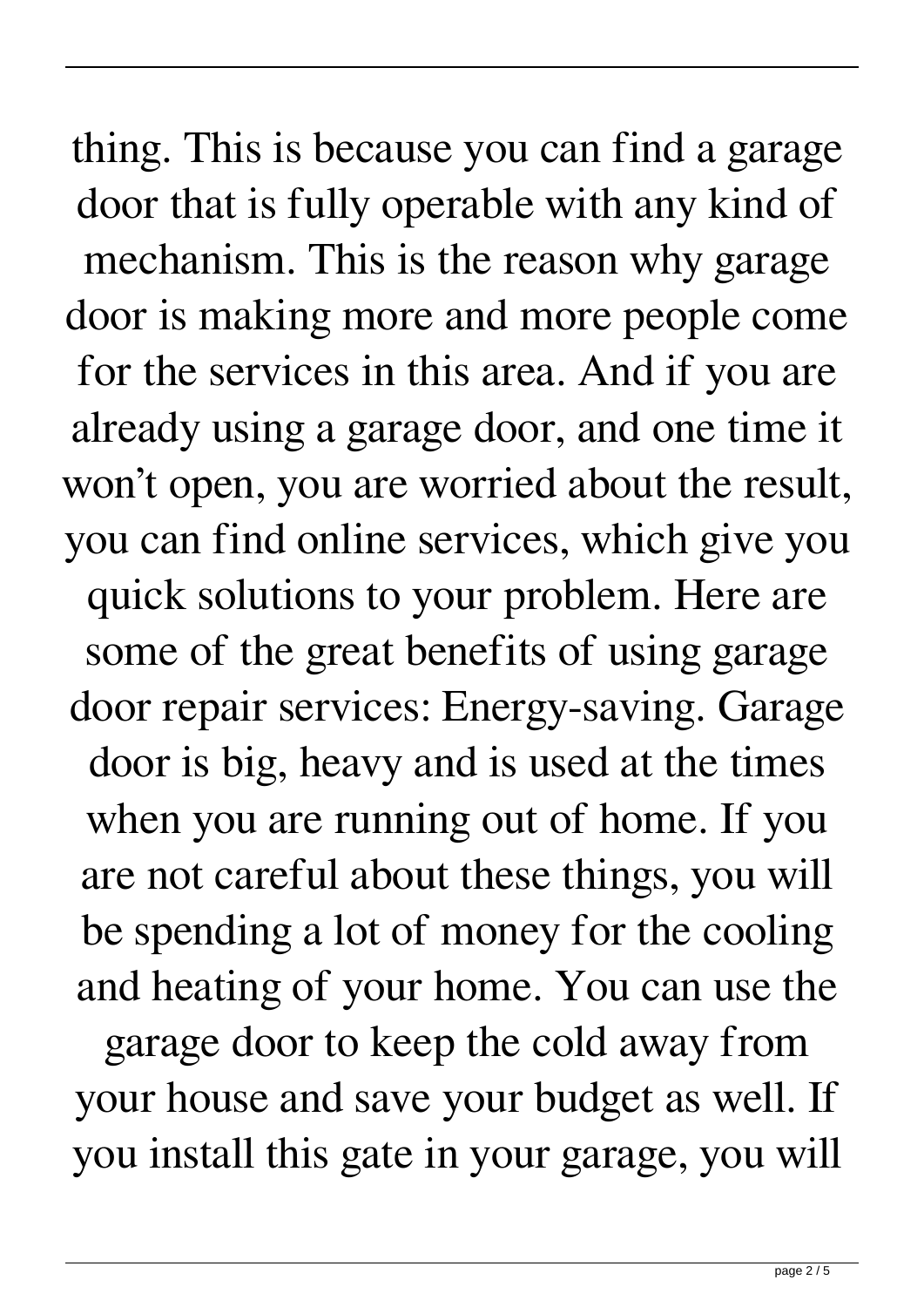be able to save \$40 to \$60 per month. Security. There are many people who don't think about their garage door, but it is important for you to note that the garage door is like an entry door. If you want to make it secure, you should pay attention to the things, which you do in your garage. There are some security features that you need to make sure, they will help to keep your garage safe. This way, the burglars won't come to your place and steal your things. Good to hide the valuables. There are many valuables, which you want to protect from thieves, but in most cases, you want them to be hidden from people. If you have a beautiful car in your garage, you don't want to show it to everyone. If you know the fact that the valuables in your garage will attract the attention of burglars,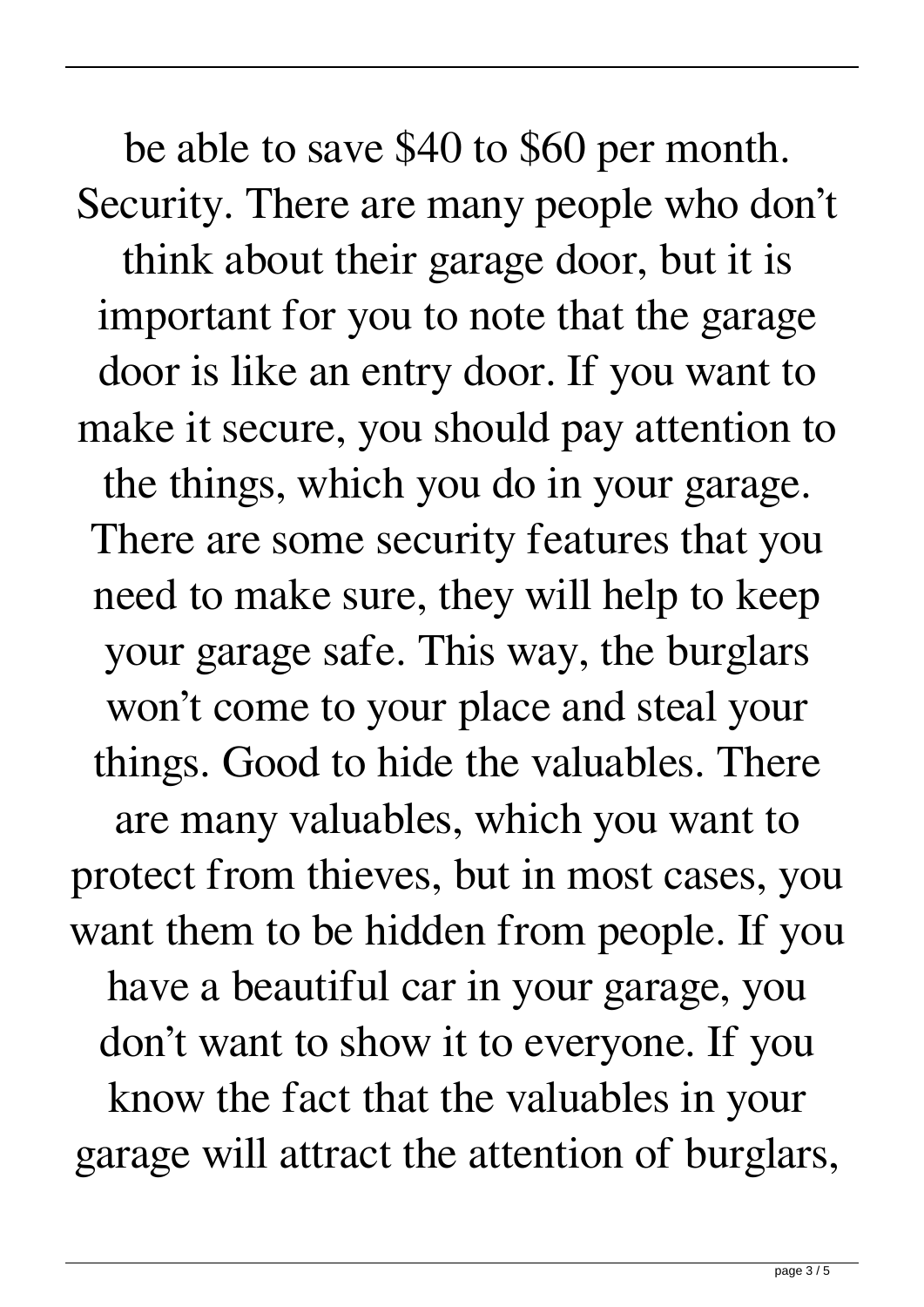## you can use the services of garage door repair. These services will help you to install a

A comprehensive education in the matter of investment banking and the development of commercial mortgages. One of the most prestigious courses in Latin America. A: Try changing your request to: GET  $/(?P\ldots)(?P.*?);$  This should return the data for the given filename and the given date. Q: C# WinForm: Setting proper initialization on Run() I am new to C# and trying to figure out the proper way to initialize my form and data objects as the program runs. I am running the form on a button click. I am doing the following so far. private void button1\_Click(object sender, EventArgs e) { //Call the Run()